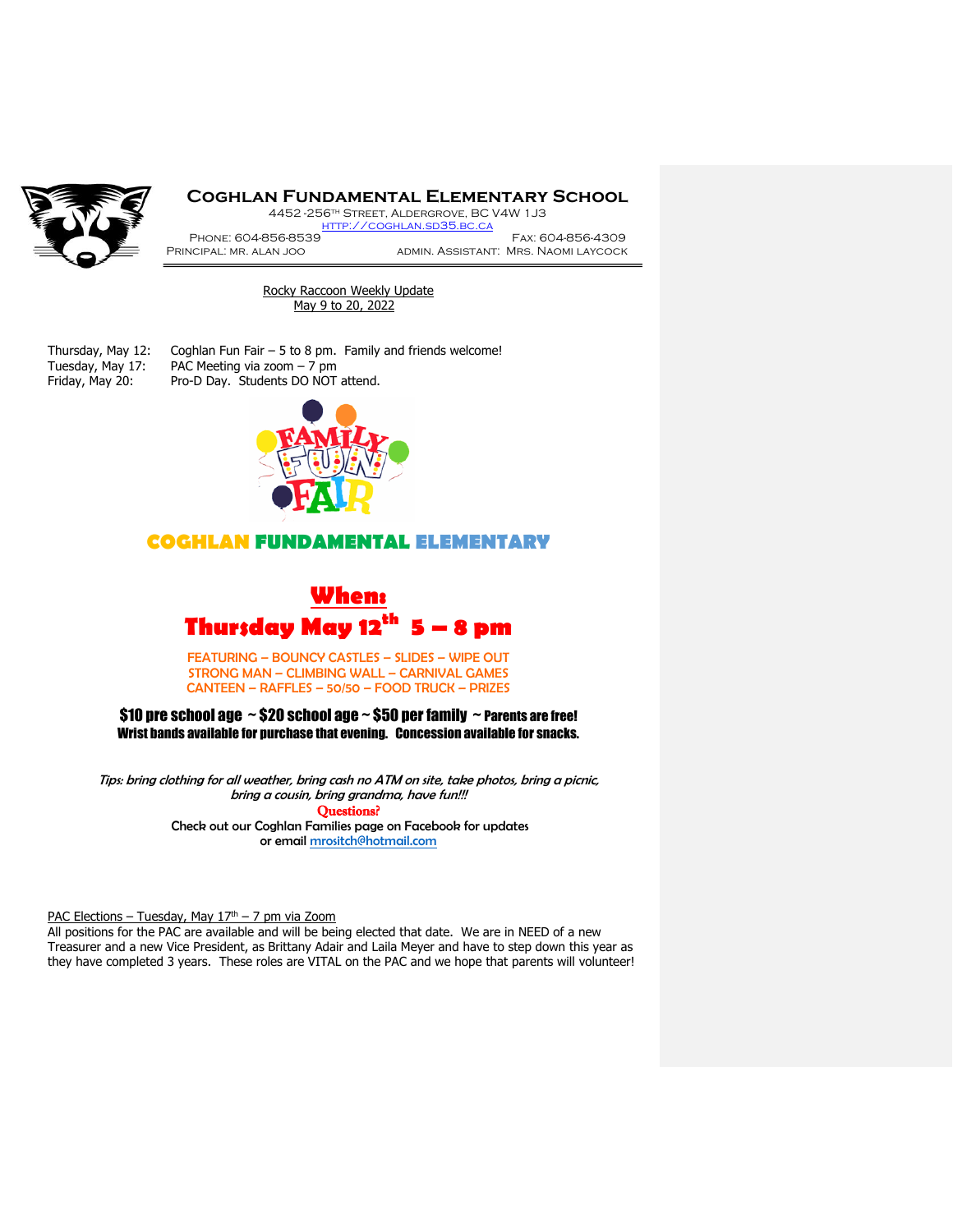

#### **Track and Field Meet - Monday, May 16th**

For those students qualifying to participate details will be coming home soon.

#### **Sports Day**

Friday, June 10<sup>th</sup>. Parents are welcome to come cheer the kids on!





#### **Kids Helping Kids Clothing Drive**

Win a BBQ lunch for our whole school, served by Langley firefighters! **Friday, May 27, 2022** marks the return of the Township of Langley Firefighters' Charitable Societies and Langley City Fire Rescue's Clothing Drive, with proceeds going to fund the Langley SD35 School Snack Program. We are

hoping to raise enough money to bring the snack program district-wide next year, but we need your help by donating your gently used clothing. Talk to your family, friends and neighbours and ask them to donate theirs too!

#### How It Works:

- We ask families to bring clothing donations in plastic bags to Coghlan on the morning of May 27<sup>th</sup> from 7am-10am. Parent helpers will be available to help you unload from 8 to 9 am. Please drop off your bags at the end of the drop off zone in front of the Kindergarten door (where you dropped off your bottle donations for the grade 7's recently).
- Firefighters will collect the clothes from Coghlan later that afternoon and weigh the donations.
- The school that collects the most clothes on a pound per student basis, will be treated to a BBQ lunch supplied and served at their school by the firefighters.
- Proceeds of the Clothing Drive will go to support the School Snack program.

## **Coghlan Fundamental Elementary Bell Schedule 2022 - 2023**

| 8:30          | <b>Supervision Begins</b>                    |
|---------------|----------------------------------------------|
| 8:42          | <b>Warning Bell</b>                          |
| 8:47          | <b>Classes Begin</b>                         |
| 10:25 - 10:40 | <b>Recess</b>                                |
| 11:57 - 12:30 | <b>Outside Playtime (Warning Bell 12:27)</b> |
| 12:30 - 12:45 | <b>Lunch Eating Time</b>                     |
| 2:30          | <b>Dismissal</b>                             |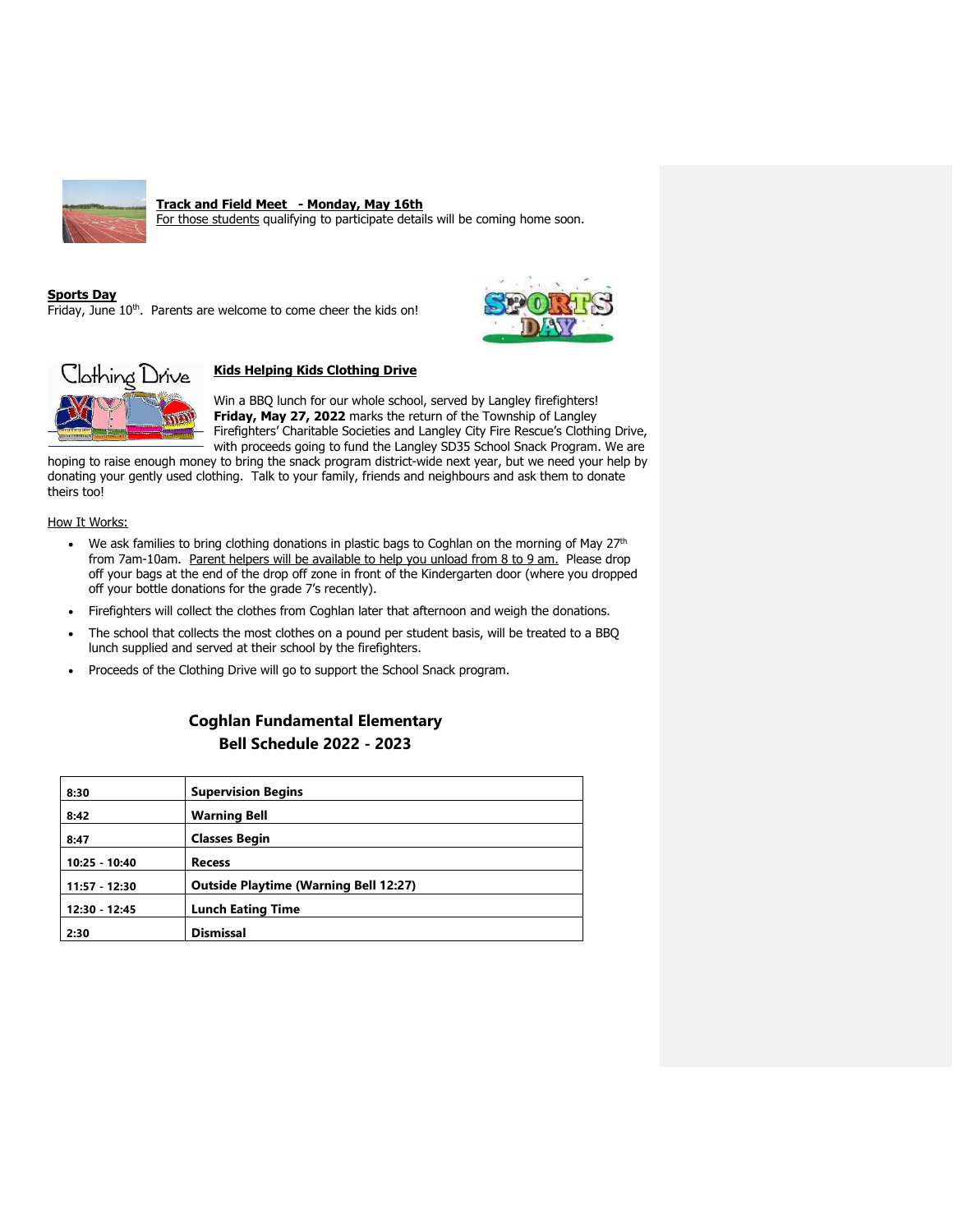

#### **Coghlan Fundamental Elementary School**

4452-256™ STREET, ALDERGROVE, BC V4W 1J3<br>COGHLAN.S<u>D35.BC.CA</u> ©COGHLANFUNDAMEN [http://coghlan.sd35.bc.ca](http://coghlan.sd35.bc.ca/) @coghlanfundamen (twitter) PHONE: 604-856-8539 FAX: 604-856-4309 Principal: mr. Alan Joo admin. Assistant: Mrs. Naomi laycock

On Thursday, May 12<sup>th</sup>, Coghlan Fundamental Elementary School will host its annual Family Fun Night. This event brings out the current Coghlan community as well as previous students, families, and teachers, making it the best night of the year to get exposure for your business.

Along with inflatables and carnival games for the kids, there will be a variety of food to enjoy and silent auction items to raise money for our school.

We'd like your help to make this the biggest and best Family Fun Fair ever. We have a variety of sponsorship packages available that will not only help Coghlan PAC raise the most amount of money for the school, it will gain you valuable exposure for your business. We are also accepting smaller donations as well as looking for prizes we can use for the silent auction.

#### **Wipe Out II Big Baller \$1200 – 1 available**

An obstacle course inflatable, this promises to be the hottest new attraction at Fun Fair. You'll get a sign beside the inflatable and a reserved table to set up your promotional items (if needed).

#### **Wipe Out \$1200 – 1 available**

This is one of the most popular inflatables at Family Fun Fair. You'll get a sign beside the inflatable and a reserved table to set up your promotional items (if needed).

#### **Extreme Slide \$950 – 1 available**

You'll get a sign beside the inflatable, a reserved table to set up your promotional items (if needed) and a spot in the Coghlan Business Directory.

#### **Rock Wall \$725 – 1 available**

You'll get a sign beside the rock wall, a reserved table to set up your promotional items (if needed), and a spot in the Coghlan Business Directory.

#### **Teen Striker \$375 – 0 available**

Test your strength against your friends! You'll get a sign and a reserved table to set up your promotional items (if needed).

#### **Train Station \$550 – 1 available**

You'll get a sign beside the inflatable and a reserved table to set up your promotional items (if needed).

#### **Prize Table \$750 – 1 available**

The prize table will be packed with prizes and candy the kids can choose from after they've played games. You'll get a sign beside the table and a spot in the Coghlan Business Directory.

#### **Fun Fair Sponsors:**

We're also looking for companies or families to donate services or items needed to make the silent auction at Family Fun Fair a success.

**For more information, sponsorship requests, or to donate prizes for the silent auction, please contact:** Brittany Adair, PAC President, [britadair@me.com](mailto:britadair@me.com)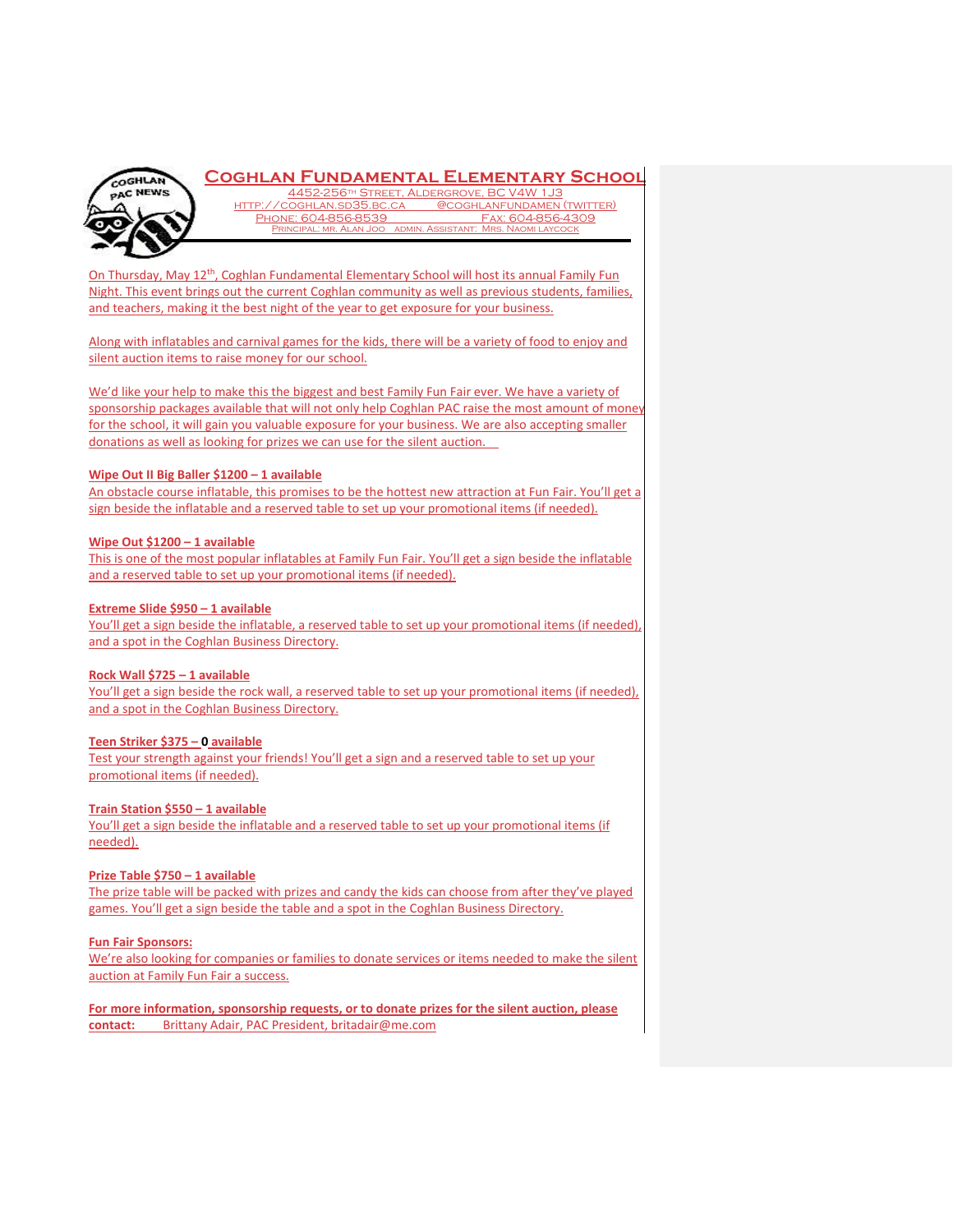#### **School District #35 (Langley) 2022-2023 School Calendar**

# **Elementary/Middle Schools**

| <b>MONTH</b> | <b>DATE</b> |                                                     |  |
|--------------|-------------|-----------------------------------------------------|--|
| September    | Sept 5 (M)  | Labour Day (School Closed)                          |  |
|              | Sept $6(T)$ | School Opens                                        |  |
|              | Sept 23 (F) | School Improvement Day (students not in attendance) |  |
|              | Sept 30 (F) | <b>Truth and Reconciliation Day (School Closed)</b> |  |
|              |             |                                                     |  |

|          | Oct 10 (M)  | <b>Thanksgiving (School Closed)</b>                                        |  |  |
|----------|-------------|----------------------------------------------------------------------------|--|--|
| October  | Oct 19 (W)  | 1 Hour Early Dismissal Parent/Teacher Interviews                           |  |  |
|          | Oct 20 (Th) | 1 Hour Early Dismissal Parent/Teacher Interviews                           |  |  |
|          | Oct 21 (F)  | <b>Professional Development Day (Provincial)</b>                           |  |  |
|          |             |                                                                            |  |  |
|          | Nov 11 (F)  | <b>Remembrance Day (School Closed)</b>                                     |  |  |
| November | Nov 18 (F)  | Report Card Prep/Design and Assessment Day (students not in<br>attendance) |  |  |
|          |             |                                                                            |  |  |
|          | Dec 9 (F)   | Report Cards Issued                                                        |  |  |
| December | Dec 16 (F)  | Last Day Prior to Winter Break                                             |  |  |
|          |             |                                                                            |  |  |
| January  | Jan $3(T)$  | School Re-Opens After Winter Break                                         |  |  |
|          |             |                                                                            |  |  |
|          | Feb 10 (F)  | <b>Professional Development Day (District)</b>                             |  |  |
| February | Feb 13 (M)  | Report Card Prep/Design and Assessment Day (students not in<br>attendance) |  |  |
|          | Feb 20 (M)  | <b>Family Day (School Closed)</b>                                          |  |  |
|          |             |                                                                            |  |  |
|          | Mar $3(F)$  | Report Cards Issued                                                        |  |  |
|          | Mar 8 (W)   | 1 Hour Early Dismissal Parent/Teacher Interviews                           |  |  |
| March    | Mar 9 (Th)  | 1 Hour Early Dismissal Parent/Teacher Interviews                           |  |  |
|          | Mar 10 (F)  | Last Day Prior to Spring Break                                             |  |  |
|          | Mar 27 (M)  | School Re-Opens After Spring Break                                         |  |  |
|          |             |                                                                            |  |  |
| April    | Apr 7 (F)   | <b>Good Friday (School Closed)</b>                                         |  |  |
|          | Apr 10 (M)  | <b>Easter Monday (School Closed)</b>                                       |  |  |

| Mav | May 12 (F)     | Professional Development Day (RC Garnett only)                     |
|-----|----------------|--------------------------------------------------------------------|
|     | May 19 (F)     | <b>Professional Development Day (District)</b>                     |
|     | May 22 (M)     | Victoria Day (School Closed)                                       |
|     |                |                                                                    |
|     | $1.10276$ (Th) | Einal Bonart Card & Last Day for Students Prior to Summer Vasation |

| June                            | Jun 29 (Th) | Final Report Card & Last Day for Students Prior to Summer Vacation |                         |  |
|---------------------------------|-------------|--------------------------------------------------------------------|-------------------------|--|
|                                 | Jun 30 (F)  | Administrative Day (students not in attendance)                    |                         |  |
| July / August                   |             | Summer Session                                                     |                         |  |
| SD35 Board of Education Meeting |             | APPROVED April 19,2022                                             | Revised: April 27, 2022 |  |

You may wish to print this calendar and put it on your fridge.

**Formatted:** Font: 12 pt, English (United States)

**Formatted:** Body, Indent: Left: 0.5"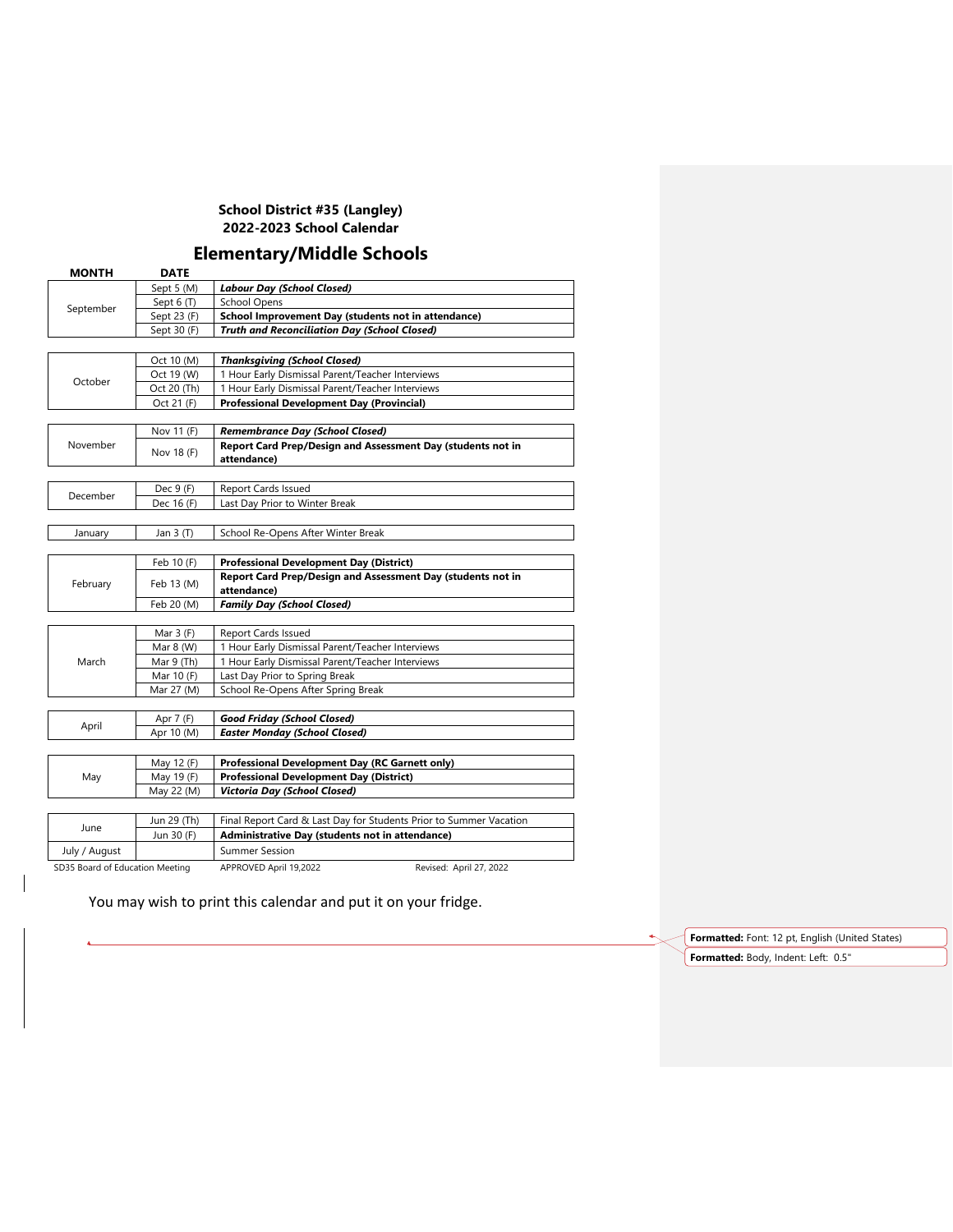*Division 1 would like to send out a huge thank you to the entire Coghlan Fundamental Community! With your help, we were able to raise over \$1500.00 for the Refugee Family who just moved to Langley. The funds were used to buy items for a welcome basket. We purchased Canadian treats, apparel, but mostly the money went to purchasing gift cards to Walmart, Superstore, Dollarama, and Old Navy to help them get settled. We couldn't have done it without your help!*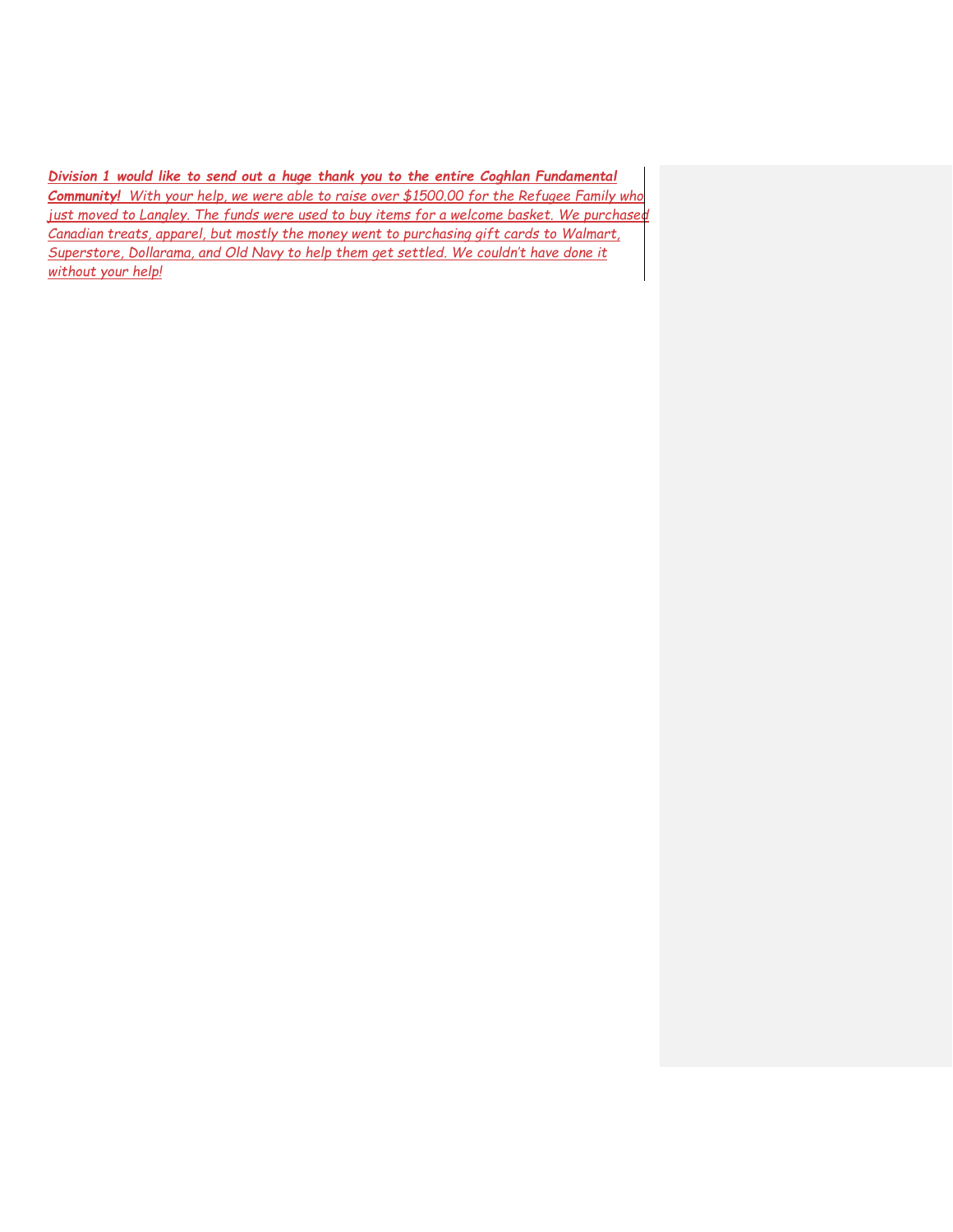Miggy Ferrera Langley Community Services Society 5339 207 Street Langley, BC V3A 2E6



May 4, 2022

Mrs. Kristina Laven Coghlan Fundamental Elementary 4452 - 256 Street Langley, BC V4W 1J3

Dear Mrs. Laven and Division 1 Students,

On behalf of Langley Community Services Society (LCSS), I would like to congratulate you for organising a successful fundraiser! Not only that, but I also applaud you for exceeding your goal. Your hard work and dedication have produced a fruitful outcome. Kudos to all of you!

Mrs. Laven shared with me that your class has read "Refugee" by Alan Gratz. It truly is an exceptional book that provides its readers with a perspective on the different experiences that refugee families go through. LCSS is one of the numerous agencies here in Langley that assists with the re-settlement of refugees. As a Settlement Outreach Worker, I connect newcomers and refugees to various programs and services. For example, I help them with finding a job, learning English, or going to a medical clinic. Overall, I ensure that refugees feel safe and welcomed in their new journey here in Canada.

Thank you for choosing one of our newcomer refugee families as the recipients of your donation. This gift is an amazing way to show them that they are welcome to Langley and that their community is filled with kind-hearted people - like you! We greatly appreciate your contribution to supporting refugees in the community. You deserve this accomplishment and I hope that you: continue to do amazing initiatives like this project in the future.

Kind regards,

Miggy Ferrera Settlement Outreach Worker at Langley Community Services Society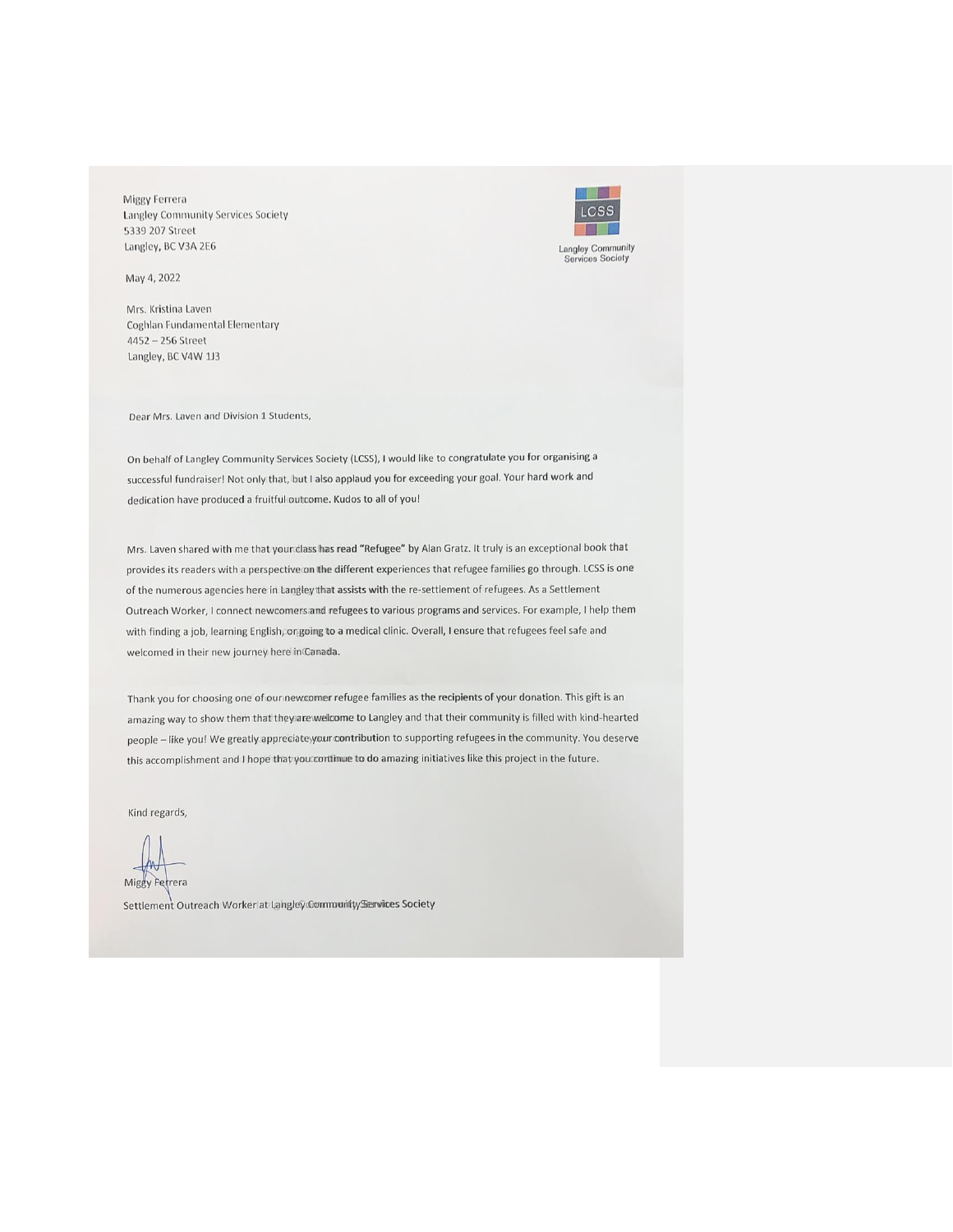